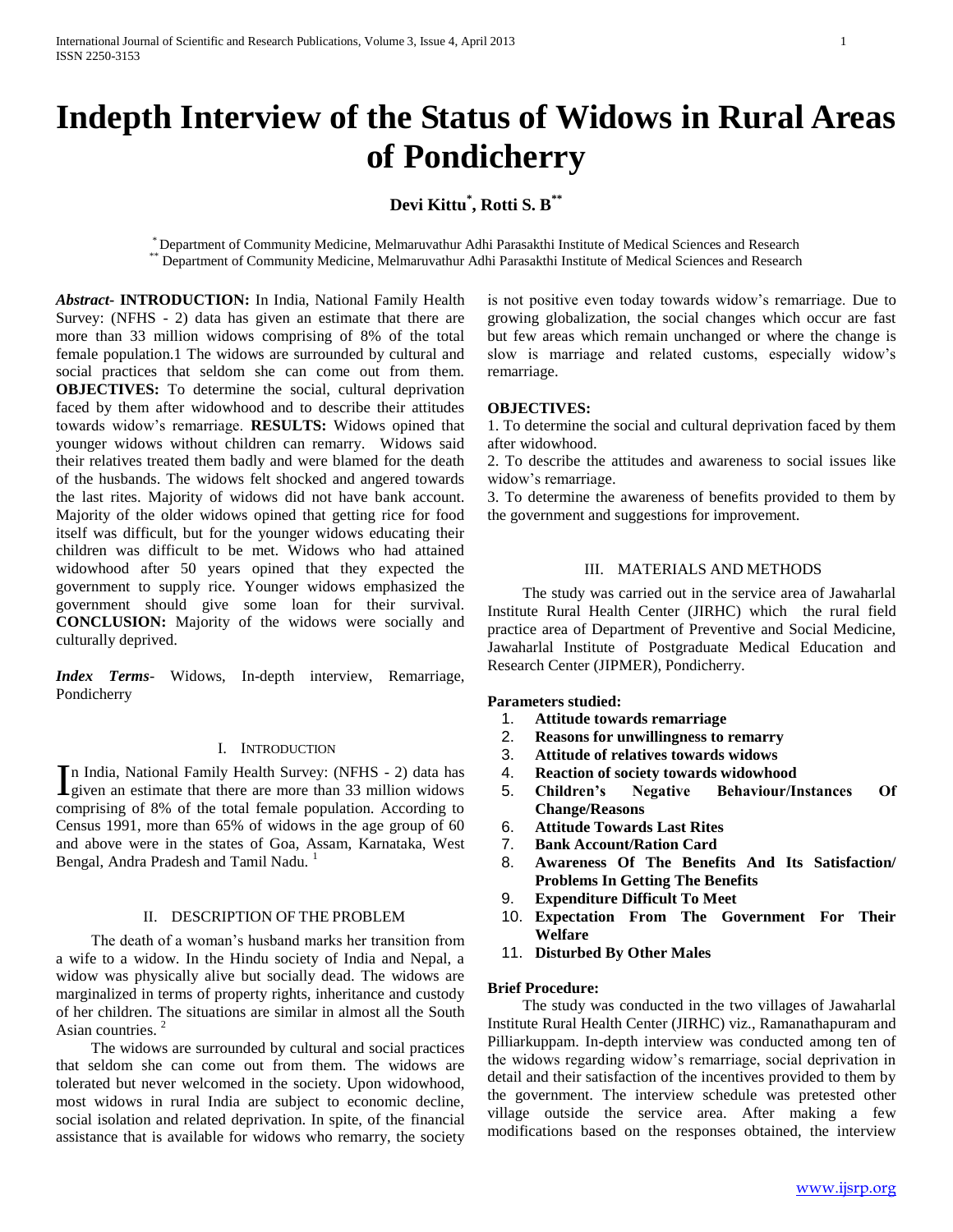schedule was finalized. The information collected was recorded in their own language using a recorder. All the data was collected by the chief investigator under the supervision of co-investigator.

## IV. RESULTS

## **INDEPTH-INTERVIEW ATTITUDE TOWARD REMARRIAGE** *OVERALL*

 Overall irrespective of the age of attainment of widowhood the widows had similar views regarding remarriage only younger widows without children who would fall within the preview of the societal norms. They were of the opinion that younger widows could think of remarriage, of course, with the support of their parents. Otherwise living without remarriage was the societal norm.

## **REASONS FOR UNWILLINGNESS TO REMARRY** *OVERALL*

 Overall, all the widows gave the similar reason for not getting married again. But still the burden was greater with the younger widows who had to bring their children by educating them and getting them married. Two of the respondents also added that since they faced lot of difficulties in their first marriage they didn't want to marry again.

# **ATTITUDE OF THE RELATIVES TOWARDS WIDOWS** *OVERALL*

 Overall, majority of the widows who had attained widowhood after 50 years said that although their relatives treated them badly they did not consider it as it was within the societal norms. However, younger widows opined that they felt sad and depressed the way the relatives treated them badly.

# **REACTION OF THE SOCIETY TOWARDS WIDOWHOOD**

*OVERALL*

 Overall, irrespective of age the widows opined that they were treated badly by the society but the emphasis was more with the younger widows whom some, were blamed for the death of the husbands.

# **CHILDREN'S NEGATIVE BEHAVIOUR/ INSTANCES OF CHANGE/REASONS**

# *OVERALL*

 Overall, majority of widows did not find any change in their children's behaviour. But one of the younger widows said that her son got married on his own, as there was no male member to check his activities.

# **ATTITUDE TOWARDS LAST RITES**

# *OVERALL*

 Overall, the widows irrespective of the age felt shocked and angered about the last rites but they felt that it was necessary as it was ongoing in a society. But one of the younger widows said that it was not necessary.

# **BANK ACCOUNT/RATION CARD** *OVERALL*

 Overall, majority of widows did not have bank account. But all of them had a ration card.

# **AWARENESS OF THE BENEFITS AND ITS SATISFACTION/ PROBLEMS IN GETTING THE BENEFITS**

*OVERALL*

 Overall, all the widows perceived that the government did not do anything specific for the widows. Except for a few respondents, they did not get Rs. 10,000/-. Two of the respondents opined that they did not get pension also in spite of the submission of the application long ago.

#### **EXPENDITURE DIFFICULT TO MEET** *OVERALL*

 Overall, there was a difference between the older and younger widows as majority of the older widows opined that getting rice for food itself was difficult, but for the younger widows educating their children and to meet other expenses was difficult.

# **EXPECTATION FROM THE GOVERNMENT FOR THEIR WELFARE**

*OVERALL*

 Overall, there were differences in the expectations from the government towards the welfare of widows. Widows who had attained widowhood after 50 years opined that they expected the government to supply rice similar to handicapped persons. But younger emphasized the government should give some loan for their survival.

#### **DISTURBED BY OTHER MALES** *OVERALL*

 Majority of the widows did not face problem from other males, however few of the younger widows had faced such a problem. They need some protection.

# V. DISCUSSION

 In-depth interview with the widows found overall irrespective of the age of attainment of widowhood the widows had similar views regarding remarriage giving emphasis that only younger widows without children can remarry which would fall within the preview of the societal norms. Mala Bhandari in his study from Vrindavan and Varanasi observed that 88.75%. 92.5% and 78.75% categorically stated that widows should not remarry. In Varanasi the corresponding figures are 100%, 89.29% and 100% respectively. Very few of them quoted emotional reasons for this (i.e. unable to forget the first husband) 11.25%, 81.25%, 55% in Vrindavan and 53.57%, 42.86%, 92.86% in Varanasi stated that they hate the idea of remarriage.12.5%, 8.75%, 22.5% in Vrindavan and 28.58%, 42.86%, 92.86% in Varanasi cite religion as opposed to the idea of remarriage. <sup>3</sup>

 The widows were not respected and visited by their family members was lower after widowhood. Overall, majority of the widows who had attained widowhood after 50 years said that although their relatives treated them badly they did not consider it as it was within the societal norms. However younger widows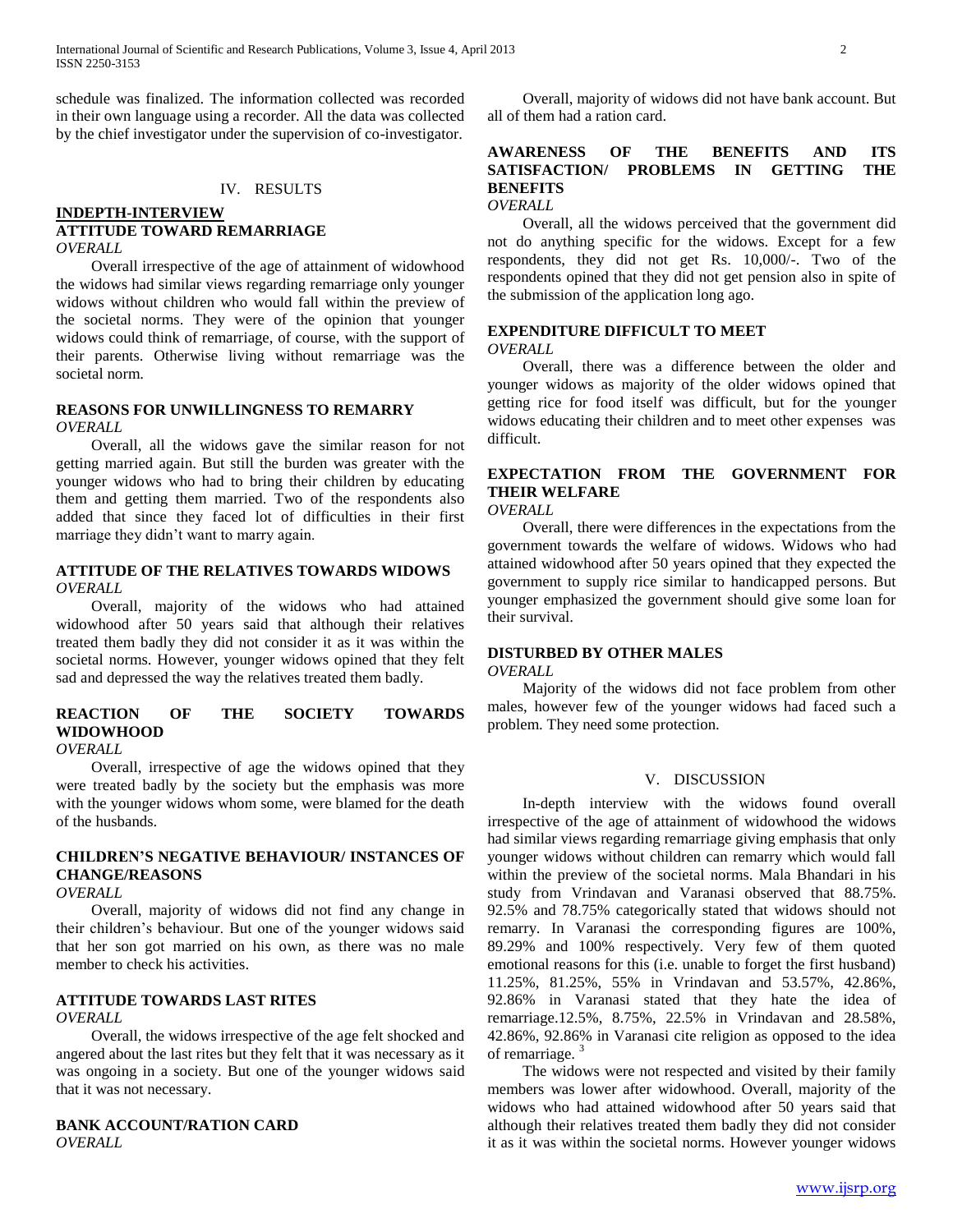opined that they felt sad and depressed the way the relatives treated them. One would think that sympathy for a widowed mother would bring a positive change in the behaviour. But the study shows that widows fall even lower on the social scale. This reiterates the fact that widows suffer doubly, as widows and as women. The community based study from Vrindavan and Varanasi found that 8.75% indicating bad behavior towards mother, it rose to 11.25% when the mother becomes a widow. Similarly indifferent behavior rise from 61.25% to 66.25%. Interestingly though 30% claimed to have been treated well by their children before widowhood, this figure fell to 22.5% on widowhood. The same trend was seen among the respondents living in boarding houses and on the streets. Of the respondents in the rehabilitation homes, 15% claimed that no respect had ever been shown to them as wives. This figure increases to 21.25% on widowhood. Similarly 38.75% claimed that they had evoked respect as wives. But the number falls to 32.75% on widowhood. This trend is seen among the widows living in boarding houses and on the streets. Their social isolation were indicated by the fact that 36.25%, 78.75% and 75% of the respondents of Vrindavan in the three sections claimed that relatives and friends never visited them. The corresponding figures for Varanasi were 17.86%, 32.14% and 67.86%. <sup>3</sup> Also the other studies consistently showed that the frequency of interaction with friends and emotional support from friends had a positive contribution to the well-being of older adults.<sup>4</sup>

 The high figures are a good indication of the influence of social conditioning. It is also interesting to note that changes in life style was not a voluntary choice of most of the respondents, but something that becomes an involuntary decision, motivated more often than not by economic reasons. Social insecurity is a consequence of economic disadvantages; from childhood she is conditioned to think that her very purpose of wearing ornaments or dressing up is for the husband. Along with the economic reasons is also the social conditioning. Not only is her social status decimated but she is also considered inauspicious. On the other hand since she has no social status, she is not welcomed at social functions. The widows are conditioned by society to think that they are inauspicious and will bring ill luck to the newly married couple. Studies from Vrindavan and Varanasi found that women who changed to simple food were 66.25%, 83.75% and 92.5% in all the three sections of Vrindavan. In Varanasi 100% in all the sections stated the same. A majority 96.25% in rehabilitation homes, 98.75% in boarding houses and 97.5% of those on the streets indicated economic reasons for this change in diet. Every respondent in Varanasi reiterated this. Only 1.25% respondents in rehabilitation homes of Vrindavan stated that they started wearing simple clothes because of lack of interest. The corresponding figures in boarding houses and on the streets are 3.75% and 5% respectively. But as high as 96.25%, 96.25% and 92.5% in all the three sections cited economic disadvantages for the change in dressing. But in Varanasi all 100% in all the three sections attributed economic reasons for change in dressing habits. 85.5%, 96.25% and 80% in all three sections of Vrindavan did not wear bangles, flowers or the mangalsutra. In Varanasi, the corresponding figures are 100%, 89.29% and 96.43%. In Vrindavan while 98.75% in rehabilitation homes attended religious functions, the number fell to 85% in the case of social functions. The corresponding figures for those on the

street are 85% to 76.25%. In contrast in Varanasi 100% of the respondents attended both religious and social functions. 85% of those living in rehabilitation homes of Vrindavan attended marriage ceremonies, but only 58.75% went near the bridal couple. The corresponding figures for those in boarding houses are 12.5% only attended marriage ceremonies, but not one went near the bridal couple. In Varanasi of the 85.71% of respondents in rehabilitation homes who attended marriage ceremonies not one went near the bridal couple. Of the 96.43% of respondents on the streets who attended marriage ceremonies, only 11.35% went near the bridal couple. 38.75%, 100% and 86.25% in all the three sections of Vrindavan were not allowed to enter the marriage hall*.* The corresponding figures for Varanasi are 85.71%, 100% and 92.86% in all three sections. <sup>3</sup>

 Younger widows opined they were blamed for the death of their husband. Mala Bhandari in his study from Vrindavan and Varanasi observed that 3.75% of widows from rehabilitation homes, 1.25% from boarding homes and 2.5% of widows from the streets were blamed by their in-laws. The relatives blamed them in 7.14%, 3.57% in other two sectors of Varanasi. However 14.29% of the widows from Varanasi said that they were blamed by their parents itself.

 Despite the fact the women had been left to fend for themselves, there was no change in their children behaviour after the death of their husband. Studies from Vrindavan and Varanasi found that 50% in boarding homes and 40% on the streets in Vrindavan stated that their children had not turned negative towards them. Widows in Varanasi who had suffered negative behavior from their children were 17.86%, 10.71% and 28.57% in all three sections.

 According to a study from Vrindavan and Varanasi found that 26.25% in boarding homes and 6.25% on the streets in Vrindavan stated that the reason was not able to check their activities without the male member. About 17.86% of the widows in rehabilitation home in Varanasi who had suffered negative behavior from their children attributed it to bad company of their children. 3.57% of the widows in boarding home said that the reason of change in their children behaviour was without the male member they were unable to check their activities. <sup>3</sup>According to Chen et al in his study among elders in Beijing found that the children had generally positive contribution to the well-being of older parents.

 In the current study it was found that all the widows in the study said that felt insecure when last rites were performed. In indepth interview also it was found that overall, the widows irrespective of the age felt shocked and angered about the last rites but they felt that it was necessary as it is ongoing in a society. According to a study from Vrindavan and Varanasi found that most of the respondents interviewed were particular on their last rites being conducted in a befitting manner. About 76.25% of those in rehabilitation homes were confident that the last rites were conducted properly. In contrast, 97.55% of those in boarding houses and 92.55% of those on the streets are faced with a sense of insecurity. In Varanasi almost all the respondents interviewed were not sure whether their last rites were conducted properly.

 Majority of widows had no savings left by their husband. Studies from Vrindavan and Varanasi found that 66.25% and 73.75% of those in rehabilitation homes and boarding houses had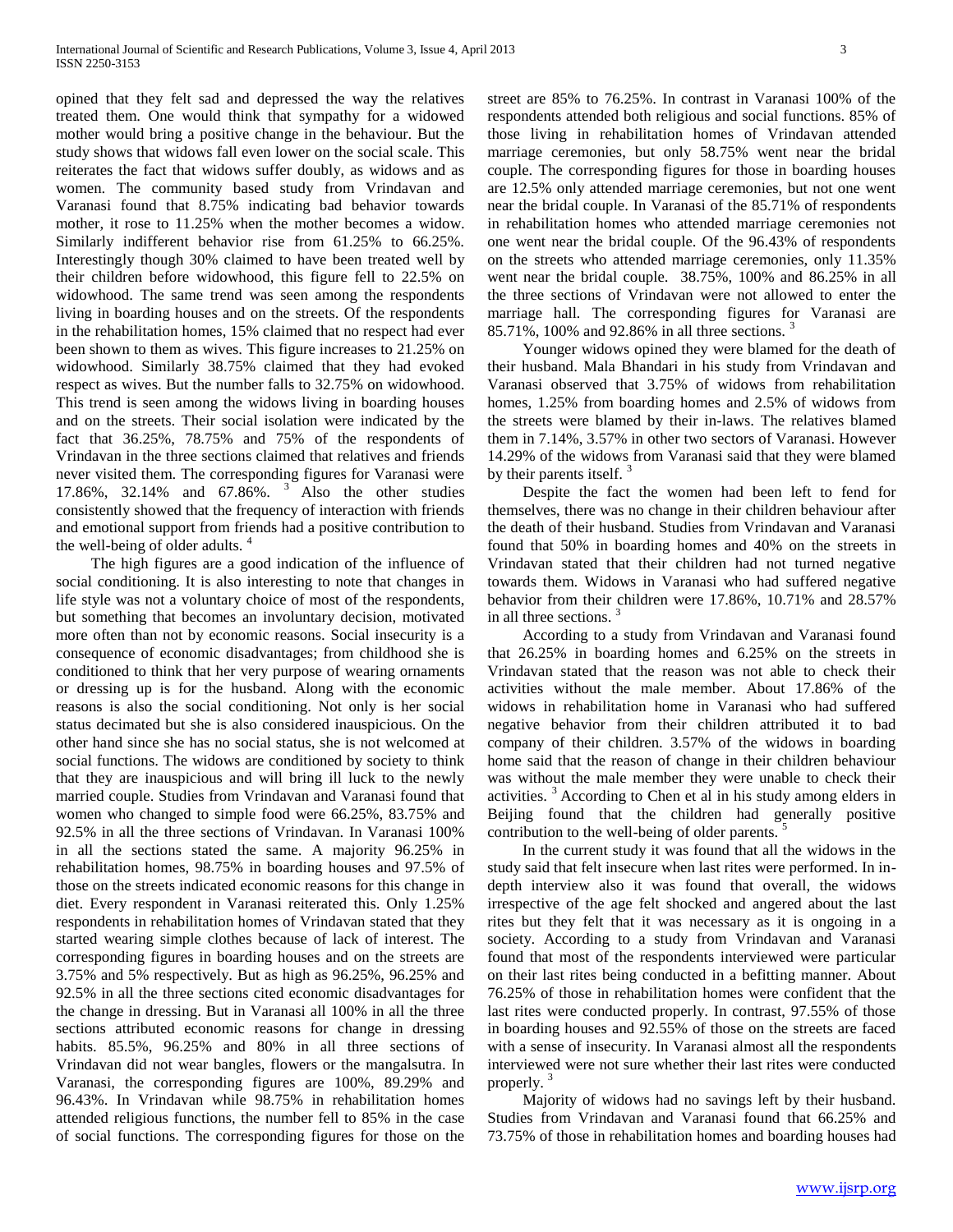been left with some savings by their late husbands. In sharp contrast, 73.75% of those on the streets had no savings at all. In Varanasi the figures were 85.71%, 100% and 100% in all three sections had no savings left for them by their spouses.<sup>3</sup>

 Majority of them had no bank account. That means the widows have not made an attempt to provide some security for themselves. This indicates a level of enterprise that can be utilized for empowering them further by introducing the banking concept to the widows. A Study from Vrindavan and Varanasi found that 66.25% and 73.75 % of those residing in rehabilitation homes and in boarding houses of Vrindavan had bank account. The corresponding figures for Varanasi were 35.71% and 60.71%. On the other hand 73.75% of those on the streets had no bank accounts. But in Varanasi only 14.28% were without bank accounts. Also it should be noted that while only 33.75% of the women in the rehabilitation homes of Vrindavan had no bank accounts, the corresponding figure for Varanasi are 64.29%.<sup>3</sup>

It was found that all the widows had a ration card. But none of them said that they receive old age pension. Among the respondents in rehabilitation homes of Vrindavan, 62.5% were holding ration cards. Again in boarding houses of Vrindavan 81.25% held ration cards. In Varanasi of the respondents in boarding houses,  $50\%$  were holding ration card.<sup>3</sup> According to a case study done in Delhi 48.24% of the widows were knowledgeable about Sharia Laws that provided them the right to inherit parent's and husband's property. But in reality women did not claim share from such property.<sup>5</sup>

 In-depth interview it was observed that overall, there was a difference between the older and younger widows as majority of the older widows opined that getting rice for food itself was difficult, but for the younger widows educating their children and to meet other expenses was difficult. According to a study from Vrindavan and Varanasi found that 50%, 31.25% of the widows in rehabilitation homes and boarding homes felt that their children marriage was most difficult to meet. About 23.75% of the widows in the streets said that food itself was difficult to manage. The most difficult expense for the widows of Varanasi was their children marriage in 57.14%, 46.43% and 60.17% in three sectors respectively. $3$ 

 In in-depth interview, it was found that overall all the widows perceived that the government did not do anything specific for the widows. Except for a few respondents, others did not get Rs. 10,000/-. Two of the respondents opined that they did not get widow pension also in spite of the submission of the application long ago.

 In in-depth interview it was observed that there were differences in the expectations from the government towards the welfare of widows. Widows who had attained widowhood after 50 years opined that they expected the government to supply rice. But younger emphasized that the government should give them some loan for their survival. Older widows seemed to worry over their next meal. These responses are an eye opener as it is need based. But they should also think in terms of larger issues, like advocating a change in society's attitude towards widows. Certainly an attempt will have to be made to stop them from being mere beneficiaries. Efforts will have to be made to make them independent and work for the dignity of a decent

living and existence. The community based study from Vrindavan and Varanasi found that 58.75% of those in rehabilitation homes in Vrindavan felt that social mindset should change. In sharp contrast 95% of those in boarding homes and 65% of those on the streets felt that eligibility of widows for pension was of paramount importance. For them money was urgent and immediate need, since they were always leading a hand to mouth rehabilitation homes would like jobs to made available to them. But 93.75% of those in boarding homes and 81.25% of those on the streets emphasized on the need for pension benefits. <sup>3</sup>

#### VI. CONCLUSION

 The widows are socially, economically and culturally deprived. As per the societal norms they are against widow's remarriage. They need more help from the government to support their living

## ACKNOWLEDGEMENT

 I place my deep sense of gratitude to the president and other executive committee members of IAPSM for having chosen me to for the epidemiology research grant project. I express my heart-felt thanks to my guide Dr. S. B. Rotti, Professor- cum- field Epidemiologist for having inspired and helped me in every aspect of this work.

#### **REFERENCES**

- [1] Pushpanjali Swain, Socio Demographic and Health Profile of Widows in India, in NFHS -2, International Institute for Population Sciences, Bombay: 2004.
- [2] Meera Khanna. The Status of Widows in South Asia. Women's United Nations Report Network (WUNRN). 2005: 1-6.
- [3] Mala Bhandari. Status of Widows of Vrindavan and Varanasi (A Comparative Study). Guild of Science supported by National Commission of Women. [http://griefandrenewal.com/widows\\_study.htm.](http://griefandrenewal.com/widows_study.htm)
- [4] Wilcox, Sara, Evenson, Kelly R, Aragaki, Aaron, Wassertheil Smoller, Sylvia, Mouton, Charles P, Loevinger, Barbara Lee. **The effects of widowhood on physical and mental health, health behaviors, and health outcomes, The Women's Health Initiative.** Health Psychology. 2003; 5: 513-522.
- [5] Chen, Silverstein M. Intergenerational social support and the psychological well-being of older parents in China. Research on Aging 2000; 1: 43–65.

#### AUTHORS

**First Author** – Dr DEVI KITTU, Associate Professor, Melmaruvathur Adhi Parasakthi Institute of Medical Sciences and Research,, e-mail ID:devi.kittu@rediffmail.com **Second Author** – Dr Rotti S. B, Professor (Retired), e-mail ID: rottisb2000@yahoo.co.in

**Correspondence Author** – Dr DEVI KITTU, e-mail ID:devi.kittu@rediffmail.com, Contact no: 09443481242.